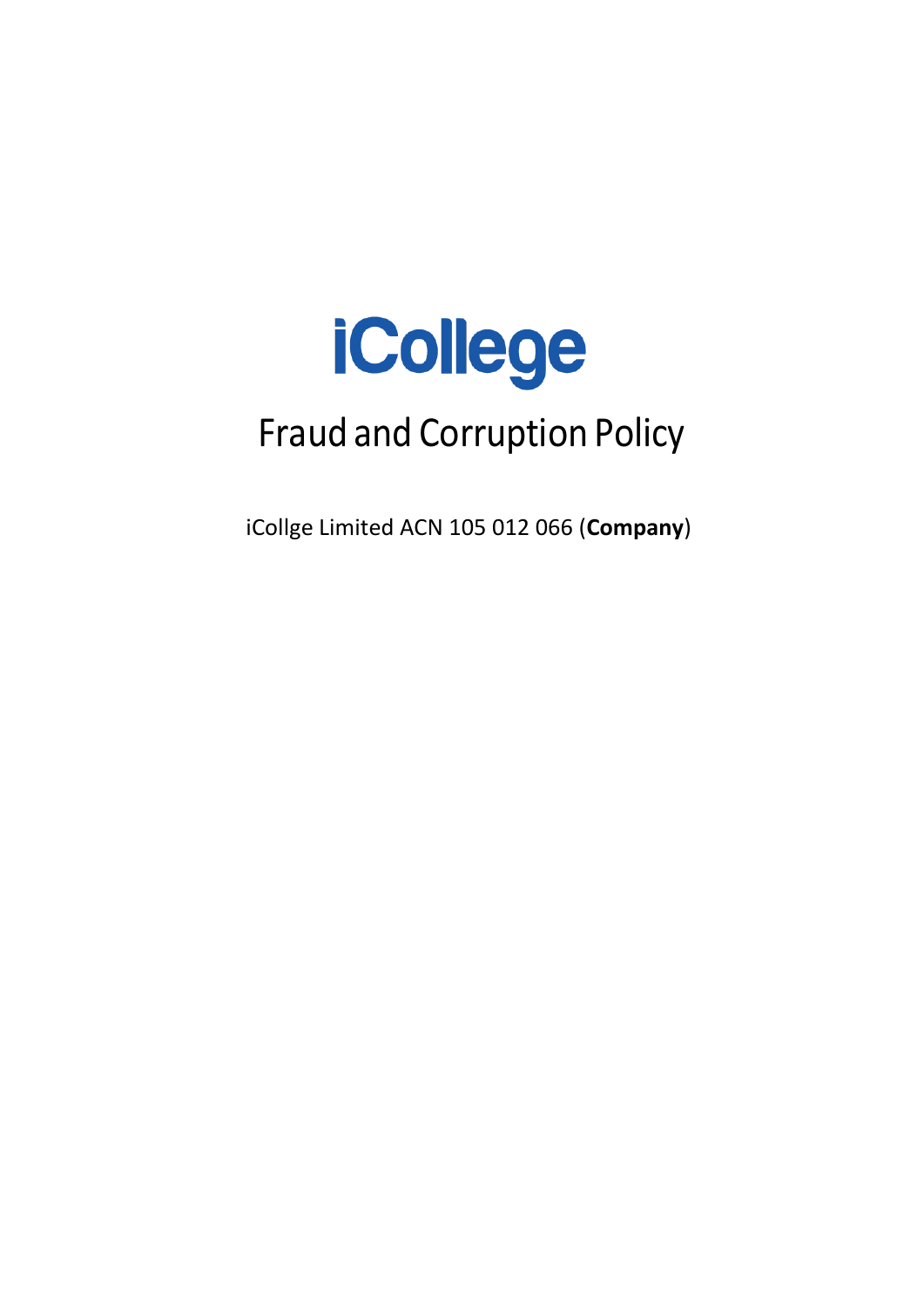# 1. Purpose

The purpose of this policy is to protect the assets and reputation of iCollege Limited ACN 105 012 066 (**Company**) by:

- (a) reinforcing the commitment and responsibility of the board of directors of the Company (**Board**) and iCollege senior management to identify fraudulent and corrupt activities and for establishing policies, controls and procedures for prevention and detection of these activities;
- (b) reinforcing the requirement for all iCollege employees and others to refrain from corrupt andfraudulent conduct and encourage the reporting of any instance of fraud or corrupt conduct;
- (c) providing a framework for conduct of investigations to ensure that all suspected fraudulent and corrupt activity is dealt with appropriately; and
- (d) assigning responsibility for the development of controls to prevent and detect fraud.

# 2. Scope

This policy applies to all officers, employees (including directors, executives and managers) and contractors of the Company and its subsidiary companies.

Any irregularity or suspected irregularity involving a shareholder, vendor, consultants or any other thirdparty agencies doing business with the Company or its officers, employees or contractors, is included in the scope of this policy.

This policy does not have regard to the officer's, employee's or contractor's length of service, title or relationship to the Company.

This policy does not limit any rights or obligations which the Company's officers, employees or contractors have at law.

# 3. Definition of Fraud and Corruption

**Corruption** is defined (for the purposes of this policy) as a dishonest activity in which a director, officer, executive, manager, employee or contractor of an entity acts in a manner that is contrary to the interests of the company and abuses his / her position of trust in order to achieve some personal gain or advantage for him or herself or for another person or entity.

Examples of corrupt conduct include, but are not limited to:

- (a) payment of secret commissions (bribes, facilitation payments or gratuities) in money, or some other value, to other businesses, individuals or public officials;
- (b) receipt of bribes or gratuities from other businesses, individuals or public officials;
- (c) release of confidential information, for other than a proper business purpose, sometimes in exchange for either a financial or non-financial advantage;
- (d) an officer, employee or contractor of the company manipulating a tendering process to achieve a desired outcome; or
- (e) a conflict of interest involving an officer, employee or contractor of the company acting in his or her own self-interest rather than in the interests of the company.

**Fraud** is defined as an intentional act by one or more individuals among management, those charged with governance, officers, employees, contractors or other third parties, involving the use of deception to obtain an unjust or illegal advantage.

A fraud can typically result in actual or potential financial loss to any person or entity however this is not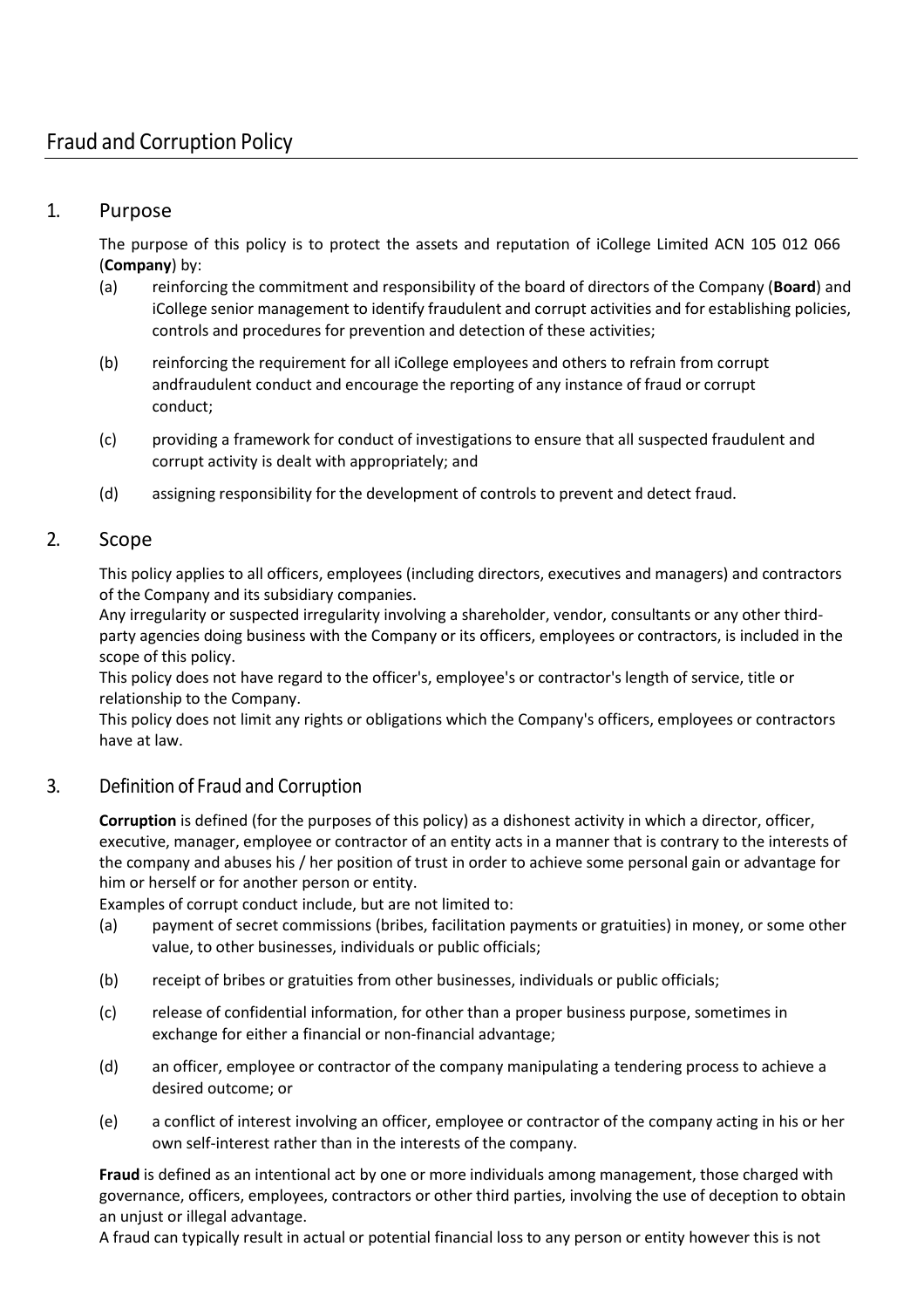always the case.

Examples of fraud could include, but are not limited to:

- (a) misappropriation of funds, securities, inventories, supplies or other assets including use of assets for unauthorised private purposes;
- (b) causing a loss to the company or creating a liability for the company by deception;
- (c) impropriety in the handling or reporting of money or financial records;
- (d) profiting from insider knowledge of the company's activities or intended activities;
- (e) accepting or seeking anything of value from contractors, vendors or persons providing services or goods to the company;
- (f) false invoicing for goods or services never rendered or backdating agreements;
- (g) submission of exaggerated or wholly fictitious accident, harassment or injury claims; or
- (h) misuse of personal/sick leave entitlements.

## 4. Policy

The Company requires all officers, employees and contractors at all times to act honestly and with integrity and to safeguard the Company resources for which they are responsible. The Company is committed to protecting all revenue, expenditure and assets from any attempt to gain illegal financial or other benefits. Any fraud or corruption committed against the Company is a major concern and as a consequence all identified instances will be thoroughly investigated and appropriate disciplinary action will be taken against any officer, employee or contractor of the Company who is found guilty of corrupt or fraudulent conduct. This may include referral to the appropriate law enforcement or regulatory agencies for independent investigation.

#### 5. Code of Conduct

The Company's Code of Conduct assists in preventing fraud and corruption within the Company and it specifically requires employees to comply with the code.

#### 6. Fraud and Corruption Control

#### *Board and Senior Management Responsibility*

The Company's Board and senior management are ultimately responsible for setting the tone at the top and have a responsibility to:

- ensure that there is an effective fraud and corruption risk management framework in place;
- understand the fraud and corruption risks to which the Company is exposed;
- maintain oversight of the fraud risk assessment and the controls in place to mitigate the risks identified; and
- monitor reports on fraud risks, policies and control activities that include obtaining assurance that the controls are effective.

#### *Divisional/Functional Management Responsibilities*

All divisional/functional managers of the Company are responsible for:

- fostering an environment and culture within their businesses that makes active fraud and corruption control a responsibility of all officers, employees and contractors;
- implementing standards and procedures as required by the Board to encourage the deterrence of fraud and corruption; and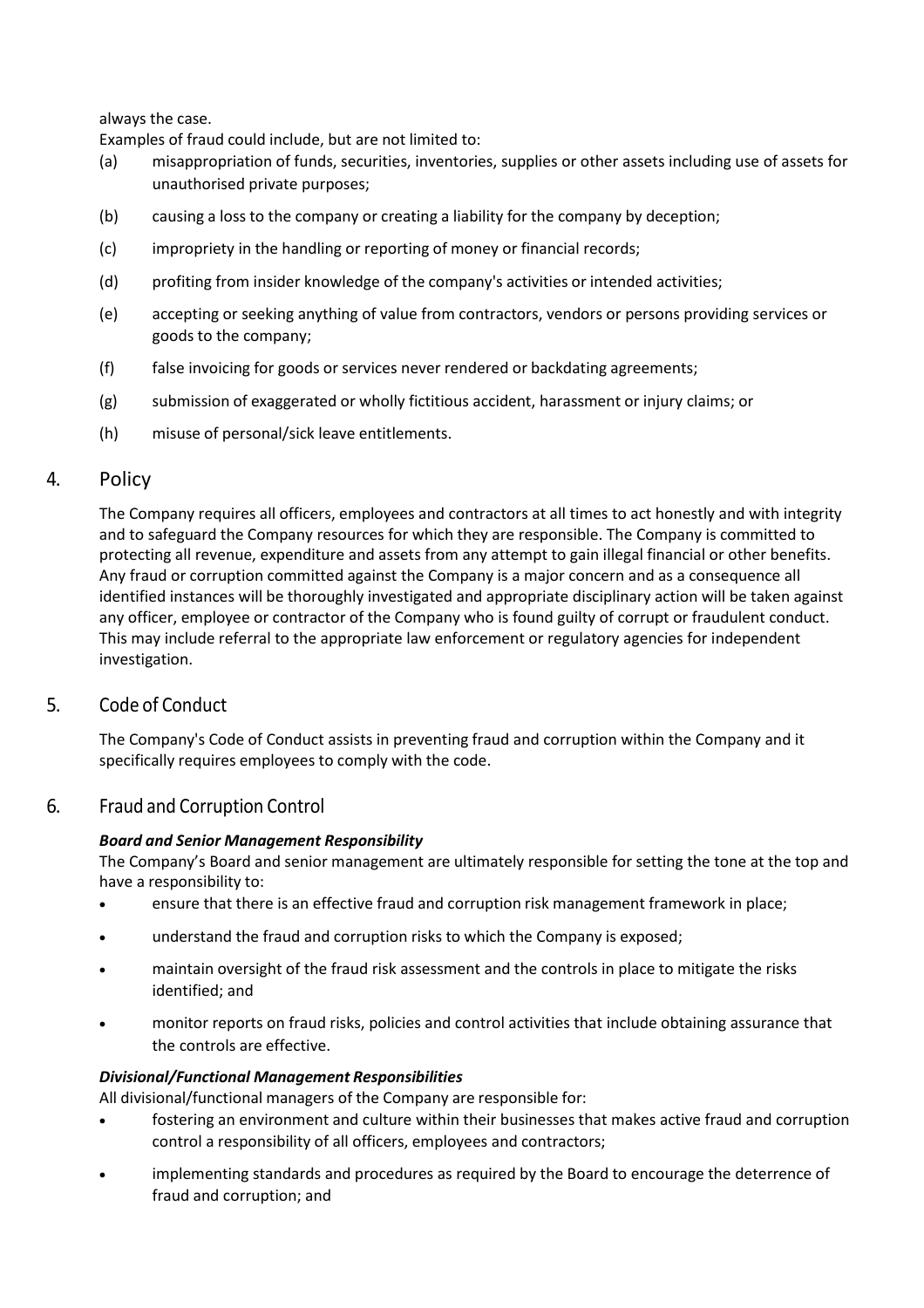the initial detection and reporting of offences should they occur.

All officers, employees and contractors are responsible for complying with Company policies and procedures, including its codes of conduct, and maintaining vigilance in early detection, reporting and prevention of fraud and corruption.

Managers are responsible for:

- communicating and raising awareness of the risks relating to fraud and corruption with their employees and for ensuring compliance with Company policies and procedures, adequate rotation of employees where appropriate, and ensuring that sufficient levels of staffing are in place; and
- implementing and maintaining adequate internal controls that provide for the security and accountability of Company resources and prevent / reduce the opportunity for fraud and corruption to occur.

#### *Audit & Risk Management Committee*

The Company's Audit & Risk Management Committee (ARC) (with the support of external auditors) has the primary responsibility for:

- investigating internal and external fraud and corruption matters, including using external parties where required and notifying law enforcement or regulatory agencies as necessary;
- conducting an annual fraud and corruption risk assessment via workshops with the businesses to assess the adequacy and effectiveness of the Company's fraud risk management processes;
- ensuring that the risk of fraud and corruption is being appropriately managed and controlled by business functions / divisions;
- analysing loss trends arising from fraud; and
- overseeing the implementation and maintenance of best practice techniques and controls to prevent and detect fraud and corruption.

#### *External Auditors*

The external auditors will be instructed as part of their audit activity to:

- assess the adequacy and effectiveness of the Company's fraud and corruption risk management processes, in line with the Company's risk management policies;
- support the ARC with any investigation of any suspected fraud or corrupt activity; and
- deliver asset audits as part of their substantive audit testing with a focus on protecting and substantiating Company assets, with the main focus of this aspect of their audits being on payment and invoicing systems, physical security and other asset and customer level processes.

Additionally, any specific fraud risks (with high or moderate risk rating) flagged by the ARC may form part of the annual external audit program.

#### *People & Culture*

The iCollege People & Culture team is responsible for ensuring that adequate procedures are in place thataddress:

- appropriate security screening and selection of officers and employees;
- disciplinary / dismissal procedures;
- employment contracts that include relevant conditions of employment relating to fraudulent and corrupt conduct;
- monitoring of annual leave entitlements to ensure that officers, employees and contractors do not accumulate excessive annual leave entitlements i.e. four weeks over and above their yearly entitlement; and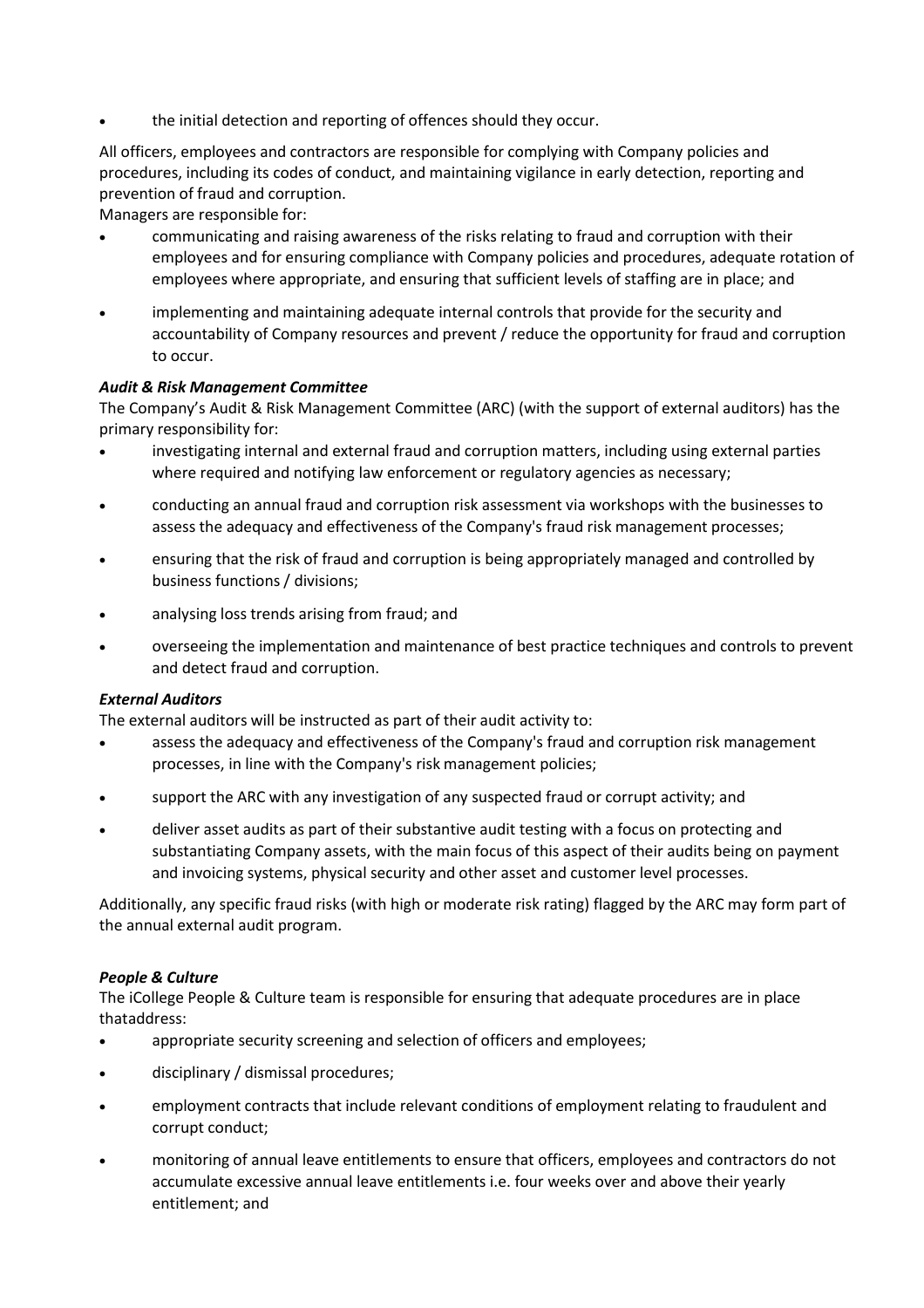• clarification and formalisation of responsibilities / segregation of duties (where possible, these should be included in relevant position descriptions).

The People & Culture team will also be responsible for providing training in respect of this policy that will:

- assist with the identification of fraud and corruption risks;
- provide effective fraud and corruption mitigation techniques; and
- reinforce the Company's zero tolerance policy on fraud and corruption.

#### *Finance*

The iCollege Chief Financial Officer (**CFO**) is responsible for making recommendations regarding the placement and maintenance of insurance coverage for crime, fraud and fidelity risk for the Company. The Company's Finance team is responsible for implementing robust processes and controls in relation to expenditure, investments and monetary transactions. They will also ensure that provisions and write offs in relation to any detected fraud are made in accordance with the Company's group accounting policies and procedures.

#### *Investigations*

The Company Secretary will provide advice and requisite management assistance regarding any prospective investigation or litigation linked to a fraud or corruption event.

#### 7. Investigation Protocols

If an investigation identifies that fraud or corruption has occurred, management will escalate the matter in accordance with section [8](#page-4-0) below.

Decisions to prosecute or refer the examination results to the appropriate law enforcement or regulatory agency will be made in conjunction with the iCollege Chief Executive Officer (**CEO**) and the ARC, and in the case of a significant matter, with the Board.

In the event of an investigation, members of the investigating team will have free and unrestricted access to all of the Company's records and premises. They will have the authority to examine and copy any information for the specific purpose of the investigation.

## <span id="page-4-0"></span>8. Reporting

Any officer, employee or contractor who suspects fraud or corrupt activity has the ability to report the matter confidentially through one of the following options:

- notifying the Head of People & Culture;
- notifying the CEO or CFO; or
- directly notifying the Company's ARC.

It is the responsibility of all officers, employees and contractors to report all suspected, attempted or actual fraud or corruption incidents. All information received is treated confidentially.

Investigations will not be disclosed to, or discussed with, anyone other than those who have a legitimate need to know.

The table below outlines the escalation requirements upon receiving a report of suspected fraud or corruption.

| Size and nature of report         | <b>Escalation</b>                    |
|-----------------------------------|--------------------------------------|
| Any report of suspected fraud or  | CEO / CFO / Head of People & Culture |
| corruption received by management |                                      |